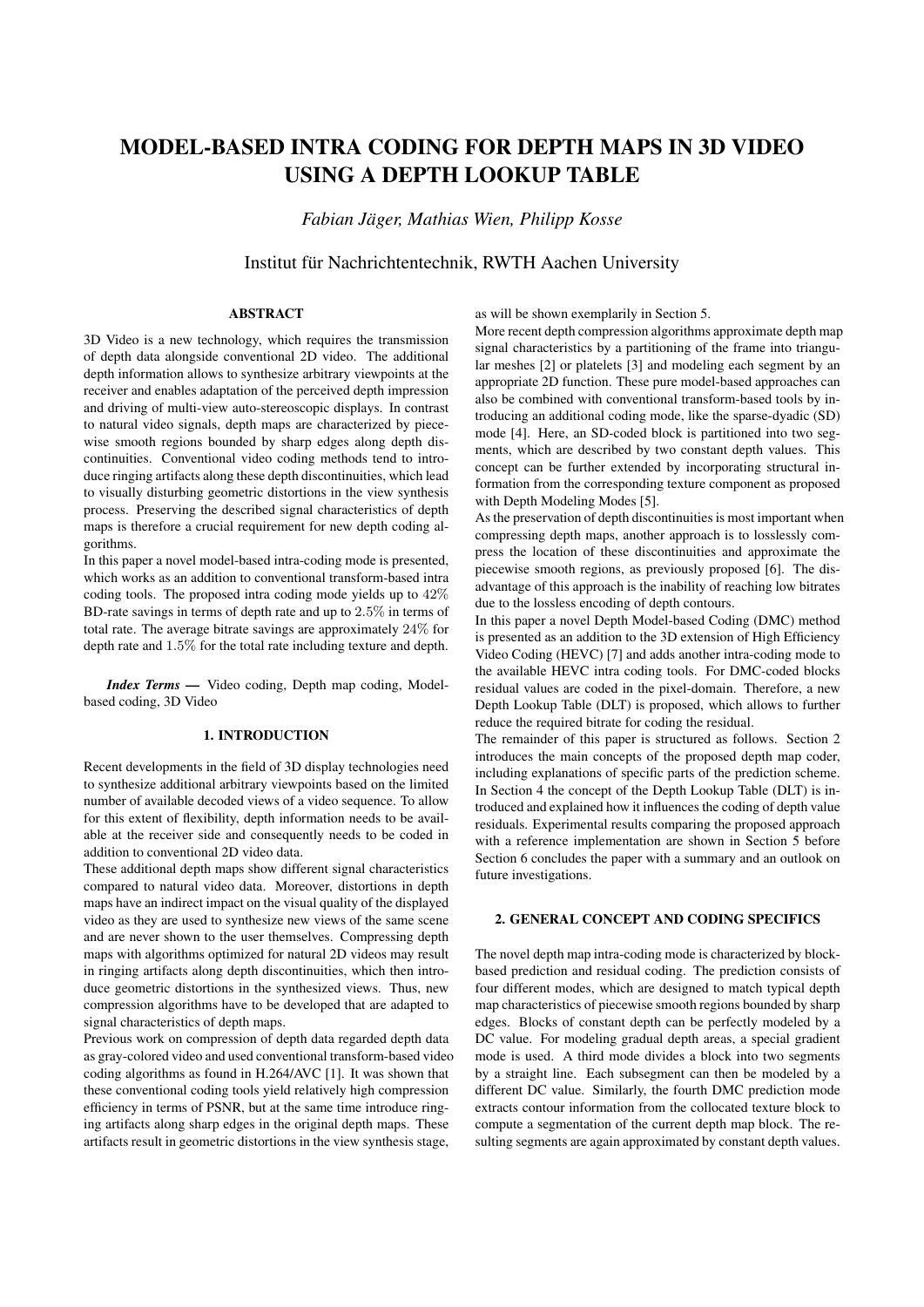This third and fourth modes allow to approximate the typical sharp edges describing object boundaries in depth maps. As all residuals are coded in the pixel-domain and do not undergo any transformation, ringing artifacts, like in traditional transform-based coding, are completely absent when coded with the proposed DMC mode. It is implemented as an alternative mode to the intra coding mode, which is available in the HEVC-based 3DV-HTM reference software [8]. An additional DMC-Flag signals the usage of DMC prediction and coding. Instead of coding quantized transform coefficients DMC-coded blocks need to code the following types of information:

- 1. The type of segmentation/prediction method of the current block. Possible values are
	- (a) DC (no segmentation)
	- (b) Gradient (no segmentation)
	- (c) Edge (segmentation into two segments by a straight line)
	- (d) Texture (segmentation into 2 or 3 segments by thresholding the collocated texture block)
- 2. For Edge- and Texture-segmentation, some details about the segmentation needs to be coded:
	- (a) For Edge-segmentation: Start/End of the straight line of the segmentation
	- (b) For Texture-segmentation: Number of segments to split the block into
- 3. For each segment, a residual value (in the pixel domain) is signaled in the bitstream

Before coding, the residual values are mapped to values, which are present in the original, uncompressed depth map by using a Depth Lookup Table (DLT). Consequently, residual values can be coded by signaling only the index into this lookup table, which reduces the bit depth of residual magnitudes for sequences with reduced depth range due to quantization.

# 3. AVAILABLE PREDICTION MODES

DMC-coded depth map blocks are predicted by one of four available prediction modes. The optimal mode is selected by the encoder based on the VSO [9] rate-distortion criterion and coded into the bitstream. The most probable mode is predicted from neighboring coding units. A flag codes whether the actual block mode matches the most probable mode. If this is not the case, up to two additional flags are required to signal the actual mode for the DMC-block. All the mentioned flags have their own new context models assigned for the CABAC engine.

The directional intra-prediction modes of HEVC are not available for DMC-coded blocks as most of these can be modeled by the Edge segmentation mode, which will be explained in more detail in the following. The encoder can still decide to not use the proposed DMC mode and code the current depth map block with the HEVC intra-coding tools.

## 3.1. DC Prediction

The DC prediction mode of DMC is suitable for regions with constant depth. The corresponding DC prediction value is predicted from neighboring blocks by a the mean of all directly adjacent samples of the top and the left tree block. The resulting residual is coded according to Section 4.2.



Figure 1: Gradient Prediction: Z value predicted and coded. Bottom and right pixels linearly interpolated, center pixels bilinearly interpolated.

#### 3.2. Gradient Prediction

DMC's Gradient Prediction (GP) is introduced to model gradual depth changes in depth maps. Inputs to this mode are the neighboring pixel values, as well as a target value  $Z$  in the lower-right corner of the current block. As depicted in Figure 1, the bottom row is linearly interpolated from the values  $B$  and  $Z$ , the right column respectively from  $A$  and  $Z$ . In a second step, all remaining pixel values are bilinearly interpolated from the surrounding values.

The Z parameter is again predicted from the directly adjacent depth samples of the upper and left coded tree block. By computing the horizontal gradient at the top and the vertical gradient at the left side of the current block, the  $Z$  value can be predicted by adding these two gradients to the depth value at the top-left position. The resulting residual is coded according to Section 4.2.

This gradient prediction mode is similar to HEVC planar prediction, but it explicitly signals the Z value instead of inferring it from neighboring samples. This allows for more flexible approximations of arbitrary gradual depth changes.

#### 3.3. Edge Prediction

The Edge Prediction (EP) divides a block into two segments by a straight line as illustrated in Figure 2. Both segments are modeled by a DC value, which is predicted from the adjacent depth values of top and left coded tree blocks. The prediction of the two DC values is computed by the mean of neighboring depth values, which would belong to the same segment defined by the selected edge division. The resulting residual is coded according to Section 4.2.

Six different start/end border combinations and two corresponding indices define the division of the current block into two segments. Two examples of these combinations are depicted in Figure 2.

To improve continuity of edges through multiple EP-coded blocks and to reduce the required bitrate for edge signaling, DMC predicts the edge information from neighboring blocks. This applies, whenever a neighboring block is also using Edge Prediction and its edge leads into the current block. In this case, the start point of the current block's edge is predicted from the edge endpoint of that block and the endpoint of the current edge is predicted by continuing the slope of the neighboring edge into the current block. The actual border and position offsets relative to the predicted edge are entropy coded.

A very similar prediction mode is found as part of the Depth Modeling Modes (DMM) [5], which uses a different way of signaling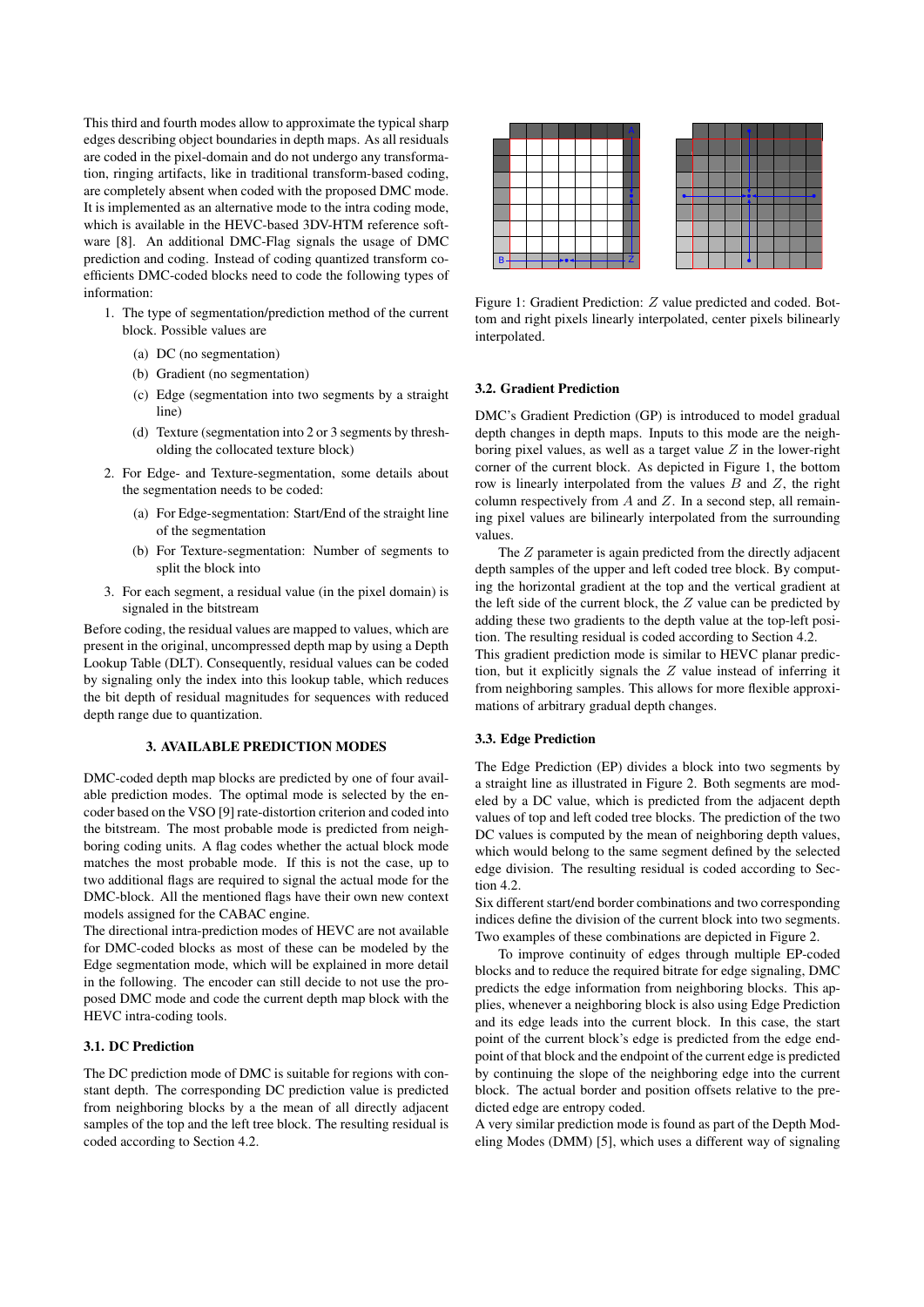

(a) Edge parameters in EM-blocks (b) Prediction of DC-coefficients

Figure 2: (a) Segmentation of blocks with Edge Mode defined by start/end border and index. (b) Prediction of segments' DC value from neighboring blocks.

edge information. It should be noted that the resulting residual of DMM-predicted blocks is still transform coded and may therefore introduces ringing artifacts along depth discontinuities.

## 3.4. Texture Prediction

When predicting the depth map signal for a certain block it is also possible to incorporate the already coded, collocated block of the texture component of the same view. By applying a simple thresholding of the luminance component of the texture block, a segmentation of the block into two or three segments is computed. The resulting segmentation mask is used to compute the mean depth value of each of these segments. The resulting DC values are again predicted similarly as with Edge or DC Prediction by the mean depth value of directly adjacent samples of the particular segment. The resulting residual is coded according to Section 4.2.

Depth Modeling Modes (DMM), as they are in the current MPEG 3DV reference software, also allow this kind of textureto-depth prediction, but DMM is more restrictive as it does only allow for two segments.

#### 4. DEPTH LOOKUP TABLE

An analysis of the MPEG 3DV test sequences [10] has shown that many depth maps do not utilize the full available depth range of 2<sup>8</sup>. Only a small amount of different depth levels occur in those sequences due to strong quantization. The advantage of using the DLT in these cases is the reduced bit depth of the residual values.

### 4.1. Analysis Step

In the analysis step the encoder reads a predefined number of frames from the input video sequence to be coded and scans all pixels for available depth values. During this process a mapping table is generated that maps all possible depth values to valid depth values of the original uncompressed depth map. The analysis step results in a Depth Lookup Table  $D[d]$  (mapping all possible depth values to valid depth values) and an Index Lookup Table  $I[d]$  (mapping valid depth values to their indices). The number of available depth values in the original, uncompressed depth map sequence is  $i_{\text{max}} = \max(I[d]).$ 

#### 4.2. Coding Step

Instead of coding the actual residual depth value for a given coding unit, the predicted depth value  $d_{pred}$  and the original depth value  $d_{\text{orig}}$  are first mapped to their corresponding indices in the list of valid depth maps to get the residual index as follows.

$$
i_{\rm resi} = I[D[d_{\rm orig}]] - I[D[d_{\rm pred}]] \tag{1}
$$

The computed residual index  $i_{\text{resi}}$  is then coded with a significance flag, a sign flag and with  $\lceil \log_2(i_{\text{max}}) \rceil$  bits for the magnitude of the residual index. During encoding, no quantization of the residual depth value is applied.

The corresponding mapping information needs to be transmitted to the decoder for the inverse lookup from indices to valid depth values. In the current implementation, the DLT is transmitted as part of the sequence parameter set (SPS), but could also be updated more often, e.g. in the adaptation parameter set (APS).

# 5. EXPERIMENTAL RESULTS

The proposed Depth Model Coding (DMC) approach was integrated into the MPEG 3DV HEVC Test Model (HTM 3.1) as an additional intra coding mode. As the proposed method is an intracoding tool, the intra-only performance is investigated separately from the random access coding configuration with a GOP size of 8 and 0.5 seconds random access rate. The simulations follow the common test conditions of the MPEG 3DV standardization activity [10]. For the HTM+DMC simulations DMM was turned off. The reference still uses DMM and follows the mentioned test conditions.

#### 5.1. Objective Evaluation

As depth maps are typically not displayed themselves and can be regarded as supplementary data to the texture videos, RD curves are computed based on the PSNR values of synthesized views. The reference for this type of evaluation is a virtual viewpoint synthesized with the uncompressed texture and uncompressed depth. For a particular coding method (here: DMC), the reconstructed texture and depth is used to compute the virtual viewpoint at the same position. PSNR is then computed between the synthesized view based on the uncompressed data and the synthesized view based on the coded and reconstructed data. This evaluation procedure is also used within MPEG and follows the common test conditions of the MPEG 3DV standardization activity [10].

Table 1: BD-Rate savings on total (incl. texture) and on depth bitrate only for HTM+DMC in Random Access Configuration.

| Sequence                 | Synthesis BD-Rate | Synthesis BD-Rate |
|--------------------------|-------------------|-------------------|
|                          | (total bitrate)   | (depth bitrate)   |
| Poznan_Hall2             | $-1,01\%$         | $-1.24\%$         |
| Poznan_Street            | $+0.27\%$         | $-0.41%$          |
| <b>UNDO_Dancer</b>       | $-1.11\%$         | $+0.03\%$         |
| GT_Fly                   | $-0.36\%$         | $-4.34\%$         |
| Kendo                    | $-0.92\%$         | $-7.08\%$         |
| <b>Balloons</b>          | $-0.55\%$         | $-6.31\%$         |
| Newspaper <sub>-CC</sub> | $-1.61%$          | $-8.75%$          |
| <b>AVERAGE</b>           | $-0.76\%$         | $-4.02\%$         |